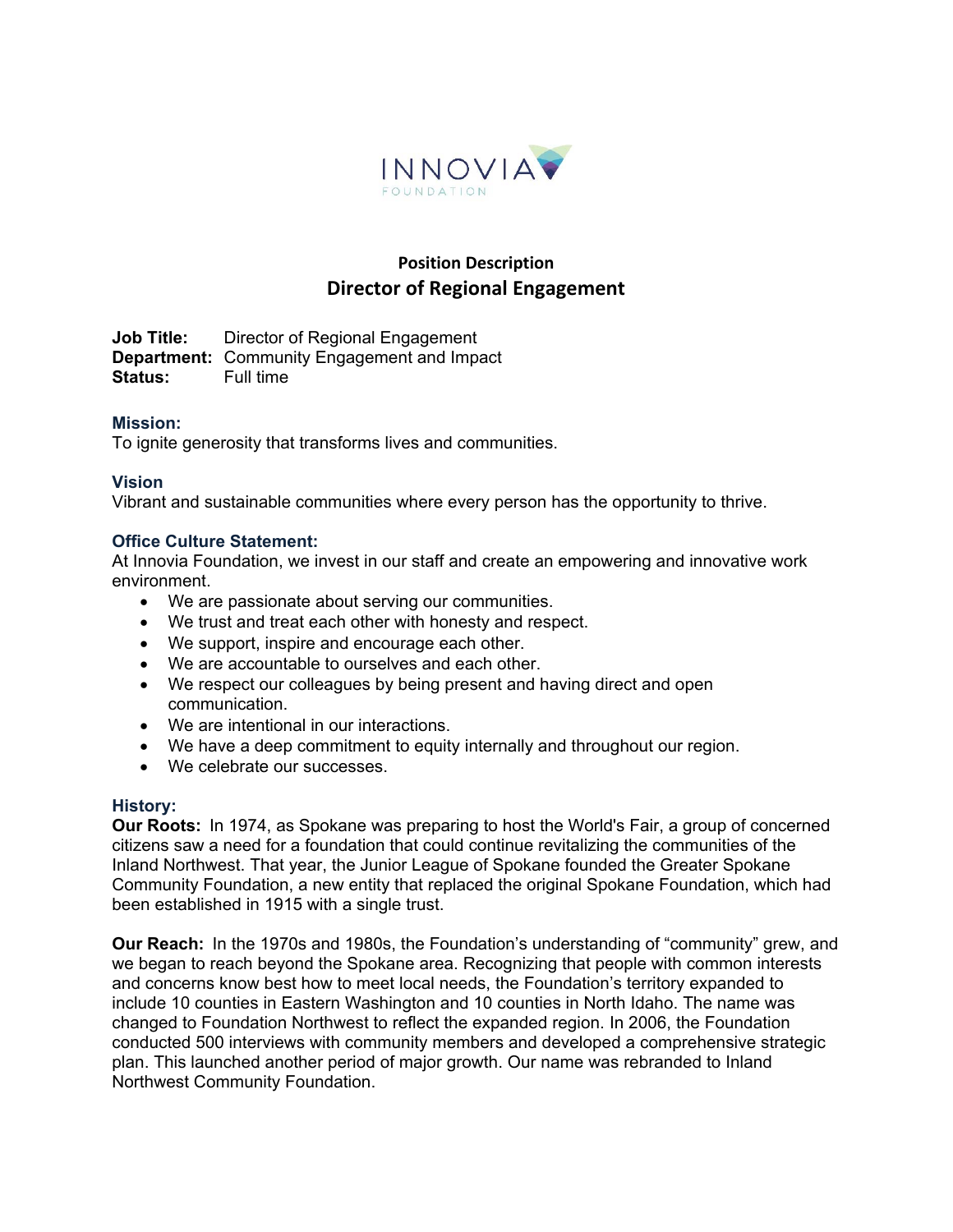**Our Rebrand:** In 2018, the Foundation underwent a rebranding effort. The rebrand to Innovia Foundation was a strategic decision to bring greater awareness and engagement around important issues in the region—and the important work the Foundation is already doing. The new name and brand were the result of a thorough and thoughtful process involving not only the Foundation's staff and board, but also community partners and other key stakeholders.

#### **Position Summary:**

This locally based position will advance Innovia Foundation's mission in North Idaho by building partnerships and relationships between donors, community stakeholders, nonprofit organizations and volunteers who share our vision for vibrant and sustainable communities where every person has the opportunity to thrive. By maintaining a local presence, this position will develop grassroots support for Innovia Foundation in the 10-county region comprised of Bonner, Boundary, Kootenai, Shoshone, Benewah, Latah, Nez Perce, Lewis, Idaho and Clearwater counties in North Idaho. This position will be based in Kootenai County.

This position will serve as a catalyst to addressing critical community needs and identifying community assets, raise funds to regional initiatives, be a champion for the nonprofit sector, promote a culture of giving, and empower donors to connect to community priorities.

In collaboration with Innovia team members, this position will be responsible for a wide range of community development activities in alignment with Innovia's strategic framework, including community convening, issue prioritization, nonprofit relations, donor development, grantmaking support, marketing, volunteer stewardship and community outreach.

This position requires the desire and ability to establish a strong network of community partners collectively engaged in driving community transformation.

## **Qualifications:**

To perform this job successfully, an individual must be able to perform each essential duty satisfactorily. The requirements listed below are representative of the knowledge, skill and/or ability required. Reasonable accommodations may be made to enable individuals with disabilities to perform essential functions.

## **Duties and Responsibilities:**

- Develop and implement strategies that leverage community resources to further Innovia's strategic initiatives, including LaunchNW, 5% Transfer of Wealth Campaign and Leadership Councils.
- Identify and cultivate new partners, donors and community collaborators to generate additional resources and support for the community and for Innovia Foundation.
- Responsible for donor acquisition and fund development by promoting services, cultivating donors, working with donors, professional advisors and community leaders to increase giving to current funds, and develop new funds, charitable trusts and supporting organizations.
- Research and identify prospective donors and implement strategy to qualify their connection to the community foundation, their capacity for a major or planned gift, and their commitment to charitable giving and the region.
- Supervise North and South Regional Engagement Managers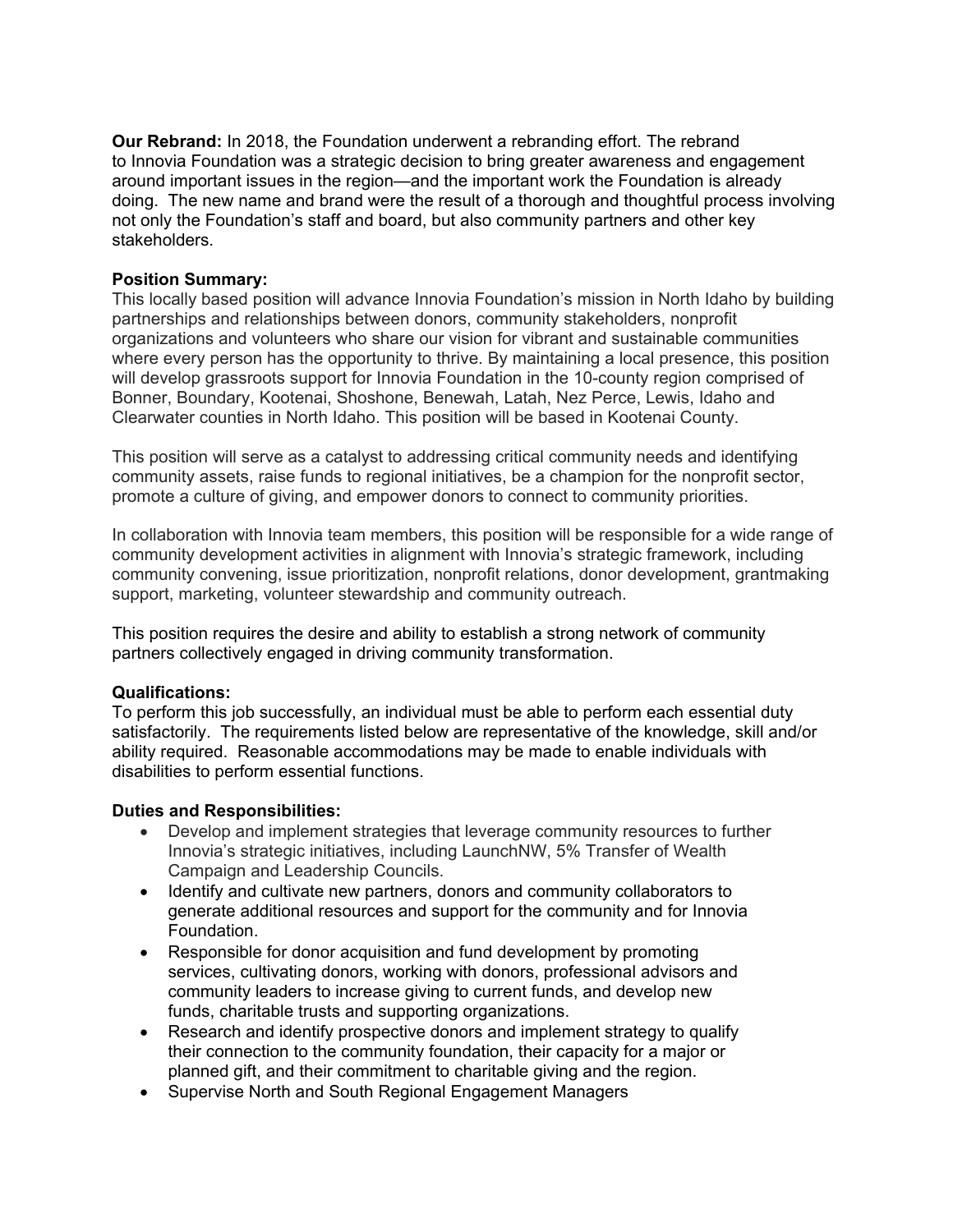- Coordinate Leadership Councils in North Idaho, working with Gift Planning staff and the North and South Regional Engagement Managers.
- Serve as staff liaison and support for LaunchNW in Kootenai County
- Volunteer development/recruitment (identify residents to serve on Innovia Board of Directors, Leadership Councils and committees)
- Actively seek opportunities for collaborative, community-based philanthropic initiatives.
- Develop and maintain partnerships with local nonprofit leaders
- Attend and participate in community events and organizations, including Rotary, Chamber of Commerce, economic development groups, etc.
- Serve as a resource for local organizations regarding nonprofit best practices. Provide mentorship on topics such as endowment building, marketing/storytelling and donor development.
- Provide advice and counsel to review committees with respect to grant and scholarship applications.
- Oversee Equinox Foundation grants program
- Review grants and participate in site visits and interviews with grant applicants from the region.
- Make presentations at meetings and community events.
- Actively seek opportunities to promote the mission of the Foundation within the community.
- Assist with outreach events.

## **Education/Experience:**

- Bachelor's Degree in business, marketing or other relevant field
- Experience developing community partnership and collaboratives

# **Additional Desirable Qualifications:**

- Strong connections and relationships in the Kootenai County and North Idaho region
- Project management and program planning experience
- Fundraising, development and donor relations experience

## **Skills/Abilities:**

- Excellent interpersonal skills with ability to work effectively one-on-one with a broad range of individuals as well as part of a team, providing technical support and assistance as needed over the phone and via email
- Strong project management skills
- Works independently, as well as collaboratively
- Excellent public speaking skills
- Advanced or expert level knowledge of Microsoft Excel and Word
- Ability to run reports and provide analysis of information
- Excellent written and verbal communication skills
- Strong attention to detail
- Ability to handle confidential, proprietary and sensitive information requiring judgment and discretion
- Ability to be focused and detailed, meet deadlines and juggle multiple tasks, be organized and effective, self-directed while maintaining priorities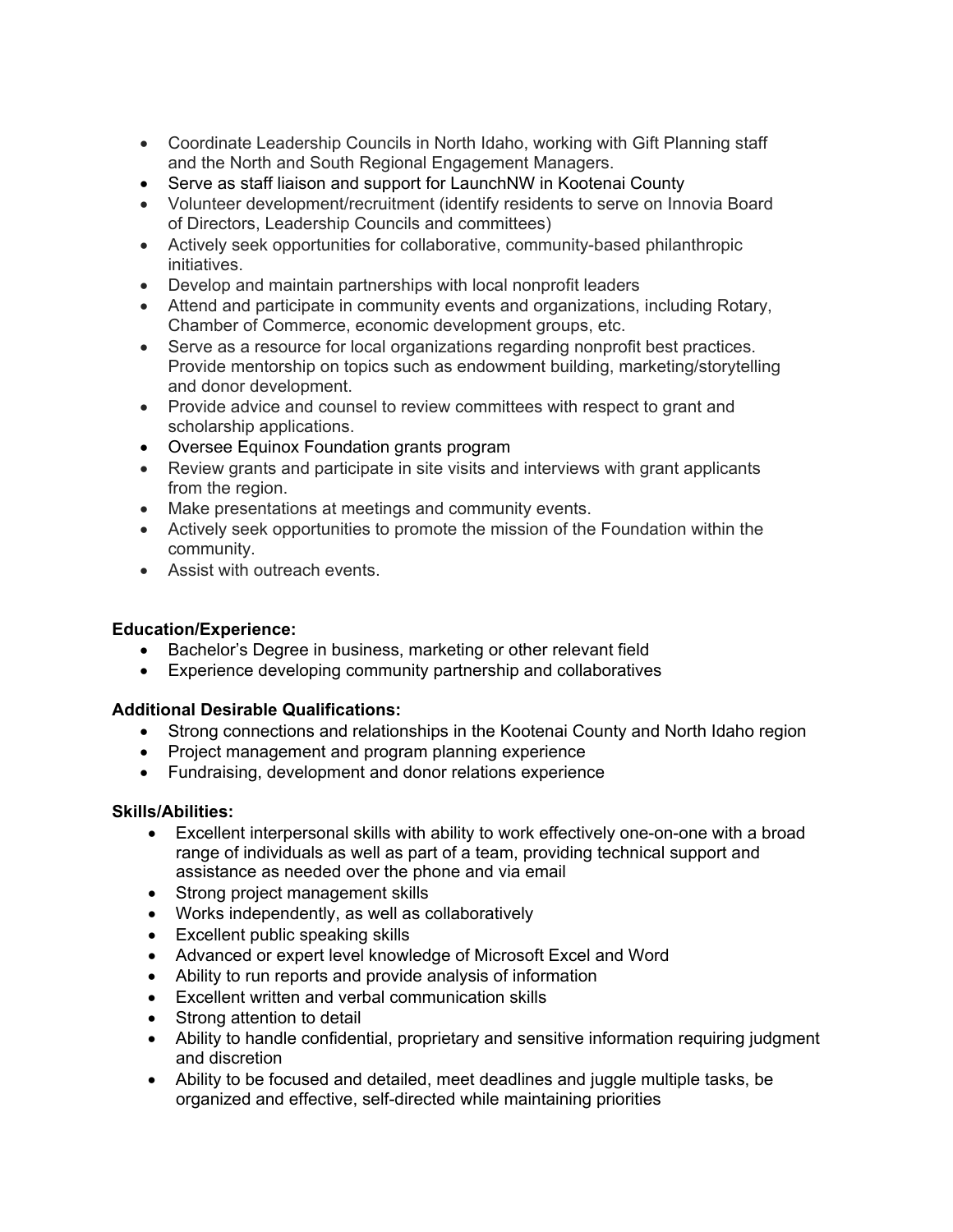# **Physical Abilities**:

Primary functions require sufficient physical ability and mobility to:

- sit for prolonged periods of time;
- walk;
- operate office equipment requiring repetitive hand movement and fine coordination including use of a computer keyboard;
- utilize verbal and written communication to exchange information
- clearly see 20+ feet, with or without corrective lenses and differentiate between colors
- occasionally stand, stoop, bend, kneel, crouch, reach, and twist;
- climb stairs:
- lift, carry, push, and/or pull up to 20 pounds

# **Mental & Other Skills/Abilities**:

- *Adaptability*: ability to adapt to changes, delays or unexpected events in the work environment; ability to manage competing demands and prioritize tasks; ability to change approach or method to best fit the situation.
- *Dependability*: ability to follow instructions, both in written and verbal format; ability to respond to management direction; ability to complete tasks on time or notify the appropriate person with an alternate plan when necessary.
- *Interpersonal Skills:* ability to develop and maintain positive working relationships and teamwork both inside and outside the organization while effectively handling internal pressure.
- *Judgment:* ability to make prudent and timely decisions; ability to exhibit sound and accurate judgment; ability to explain reasoning for decisions.
- *Language Ability:* ability to read and write reports, business correspondence and procedure manuals; ability to effectively present information and respond to questions from management staff, clients, customers, and the general public.
- *Mathematical Ability:* ability to add, subtract, multiply, and divide in all units of measure, using whole numbers, common fractions, and decimals.
- *Problem Solving Ability*: ability to identify and/or prevent problems before they occur; ability to formulate alternative solutions to problems when necessary; ability to transfer learning from past experiences to new experiences of similar nature.
- *Quality Management*: ability to complete duties, on time and with precision; ability to edit the accuracy and thoroughness of one's work as well as the work of others; ability to constructively apply feedback to improve performance, ability to generate ideas to improve and promote quality in work
- *Reasoning Ability:* ability to apply common sense understanding to carry out instructions furnished in written, oral, or diagram from; ability to work through problems involving multiple variables.

## **Work Environment:**

The employee is exposed to typical office environment conditions and noise levels.

**To Apply:** Email cover letter and resume to lautrey@innovia.org.